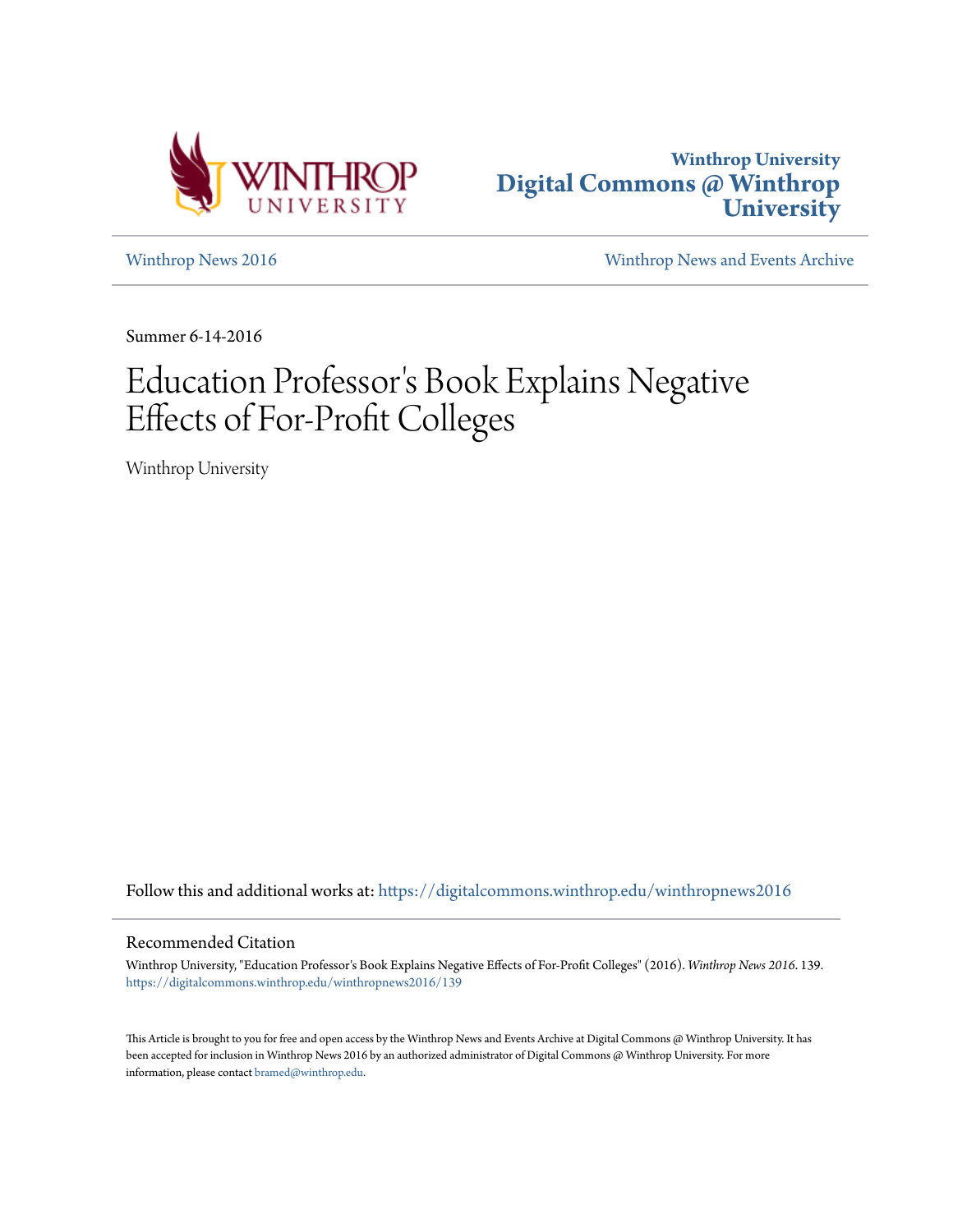

**AFFAIRS ATHLETICS GIVING**

**ABOUT ADMISSIONS & AID ACADEMICS STUDENT**

**C** SHARE

上没有。

All News

Archives

RSS News Feeds

Winthrop in the News

## 06/14/2016 **Education Professor's Book Explains Negative Effects of For-Profit Colleges**

## **Quick Facts**

■ Called "Diploma Mills," the book explains why the \$35 billion for-profit industry negatively affects students, taxpayers, lawmakers, and the many others who have viewed higher education as the promise of a better life.

Angulo labels for-profit colleges as "diploma mills" that target low-income and nontraditional students, and scoop up a disproportionate amount of federal student aid.



ROCK HILL, SOUTH CAROLINA – The latest book by Winthrop University Education Professor A.J. Angulo outlines how the emergence of **for-profit colleges** has led to broken American dreams for many students.

Called "Diploma Mills," the book explains why the \$35 billion forprofit industry negatively affects students, taxpayers, lawmakers, and the many others who have viewed higher education as the promise of a better life. The online and storefront institutions lure students with claims of fast degrees and "guaranteed" job placement, but what they deliver is often something quite different, writes Angulo.

He labels for-profit colleges as **"diploma mills"** that target lowincome and nontraditional students, and scoop up a disproportionate amount of federal student aid.

Angulo said his research uncovered how such schools have had a chequered past since the colonial era. His study includes the **transformation of 19th-century reading and writing schools** into "commercial" and "business" colleges, explores the **early 20th century's move** toward professionalization and

progressivism, and explains why the **GI Bill** prompted a surge of new for-profit institutions.

"There are important lessons to be learned from this history," he said. "From the earliest for-profits right through to Trump University, these schools were founded to make money. And the pressure to turn a profit forces these institutions to cut corners and make unrealistic claims. The pattern is surprisingly consistent, making it very difficult for them to live up to basic professional, ethical, and academic standards."

Well-founded concerns about profit-seeking in higher education have evolved over the centuries, Angulo writes, and he argues that financial gaming and maneuvering by these institutions threaten to destabilize the entire federal student aid program.

Angulo is the **Elizabeth Singleton Endowed Professor of Education** in Winthrop's Richard W. Riley College of Education. He has also completed three other book projects: "Miseducation: A History of Ignorance-Making in America and Abroad," "Empire and Education: A History of Greed and Goodwill from the War of 1898 to the War on Terror," and "William Barton Rogers and the Idea of MIT."